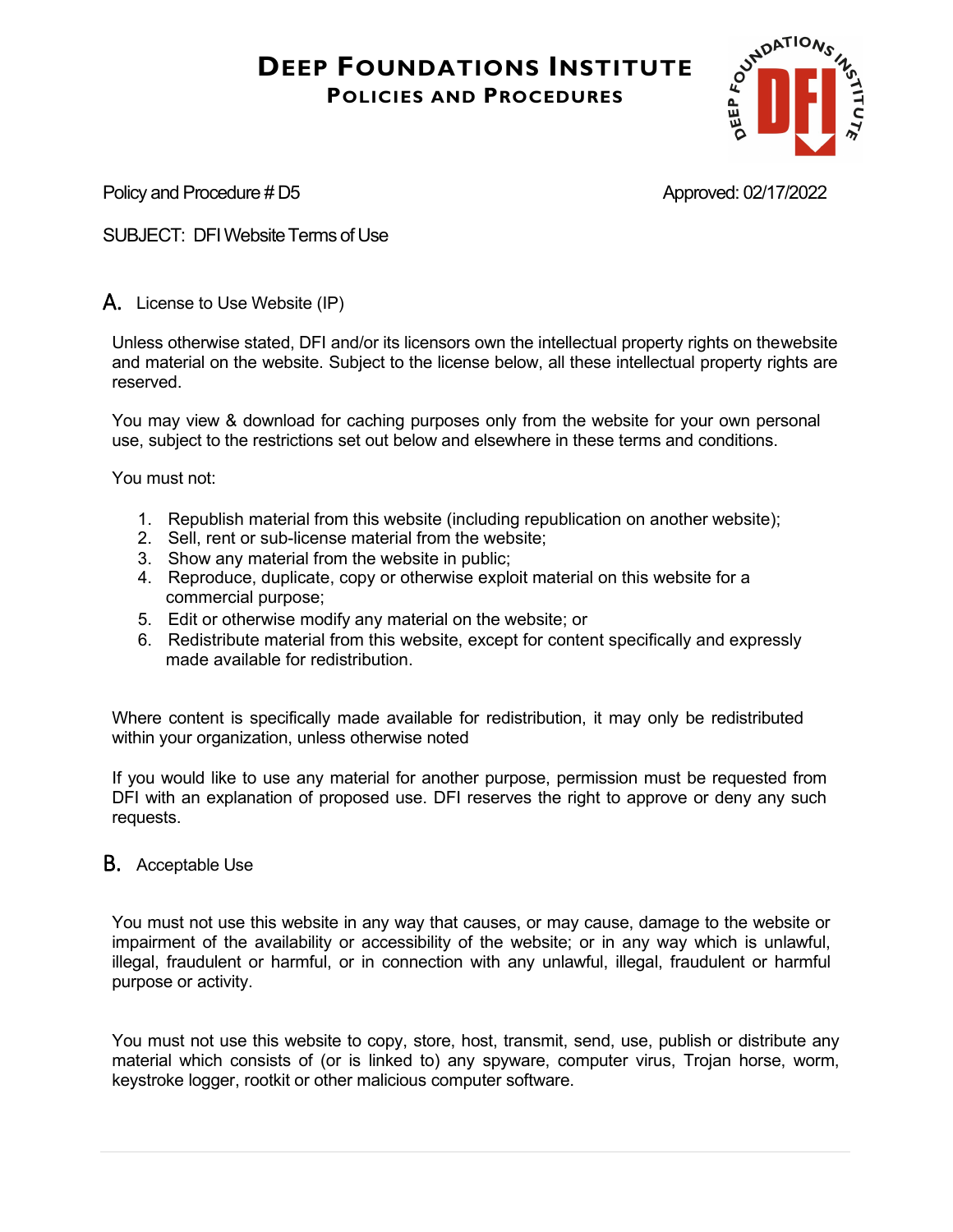

B. Acceptable Use (Cont'd.)

You must not conduct any systematic or automated data collection activities (including without

limitation scraping, data mining, data extraction and data harvesting) on or in relation to this website without DFI's express written consent.

You must not use this website to transmit or send unsolicited commercial communications.

You must not use this website for any purposes related to marketing without DFI.ORG express written consent.

#### C. Restricted Access

Access to certain areas of this website is restricted. DFI reserves the right to restrict access to areas of this website, or indeed this entire website, at DFI's discretion.

If DFI provides you with a user ID/Name and password to enable you to access restricted areas of this website or other content or services, you must ensure that the user ID/Name and password are kept confidential.

DFI may disable your user ID/Name and password to DFI.ORG at the DFI's sole discretion without notice or explanation.

#### D. User Content

Per these terms of use, "your user content" means material (including without limitation text, images, audio material, video material and audio-visual material) that you submit to this website, such as (but not limited to): Papers, biography, profile photo, posts, or discussion or dialogue information.

You grant to DFI a worldwide, irrevocable, non-exclusive, royalty-free license to use, reproduce, adapt, publish, translate and distribute your user content in any existing or future media. You also grant to DFI.ORG the right to sub-license these rights, and the right to bring an action for infringement of these rights.

Your user content must not be illegal or unlawful, must not infringe any third party's legal rights, and must not be capable of giving rise to legal action whether against you or DFI or a third party (in each case under any applicable law).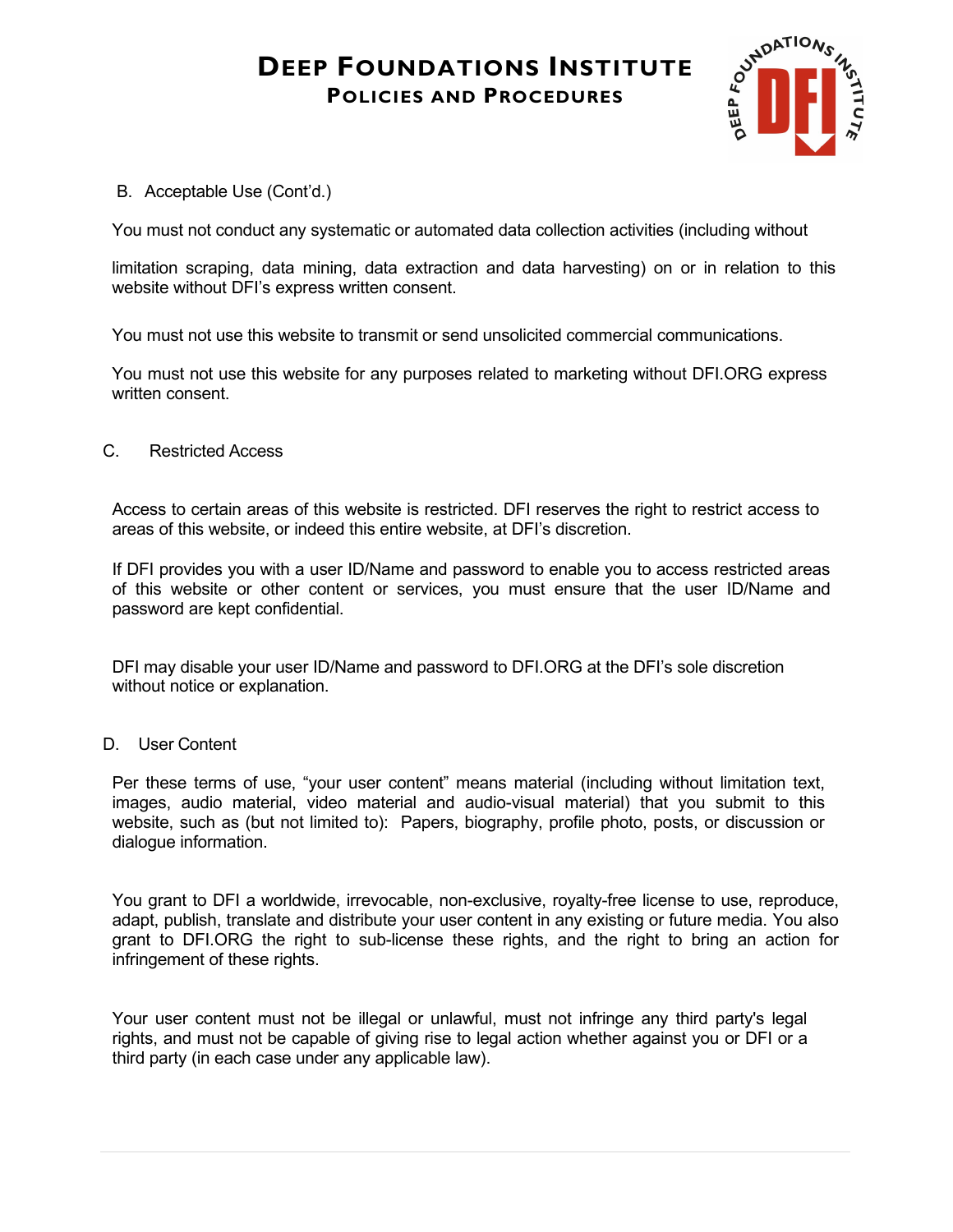

D. User Content (Cont'd.)

You must not submit any user content to the website that is or has ever been the subject of anythreatened or actual legal proceedings or other similar complaint.

DFI reserves the right to edit or remove any material submitted to this website, or stored onDFI.ORG servers, or hosted or published upon this website.

a. Privacy

Please see DFI's Privacy Policy [available](https://www.dfi.org/dfi-privacy-policy) here.

#### E. Limitations of Liability

DFI will not be liable to you (whether under the law of contact, the law of torts or otherwise) inrelation to the contents of, or use of, or otherwise in connection with, this website:

- a. For any direct loss;
- b. For any indirect, special or consequential loss; or
- c. For any business losses, loss of revenue, income, profits or anticipated savings, loss of contracts or business relationships, loss of reputation or goodwill, or loss or corruptionof information or data.

These limitations of liability apply even if DFI has been expressly advised of the potential loss.

#### F. Indemnity

You hereby indemnify DFI and undertake to keep DFI indemnified against any losses, damages, costs, liabilities and expenses (including without limitation legal expenses and any amounts paid by DFI to a third party in settlement of a claim or dispute on the advice of DFI legal advisers) incurred or suffered by DFI arising out of any breach by you of any provision of this terms of use policy [or arising out of any claim that you have breached any provision of this terms of use policy].